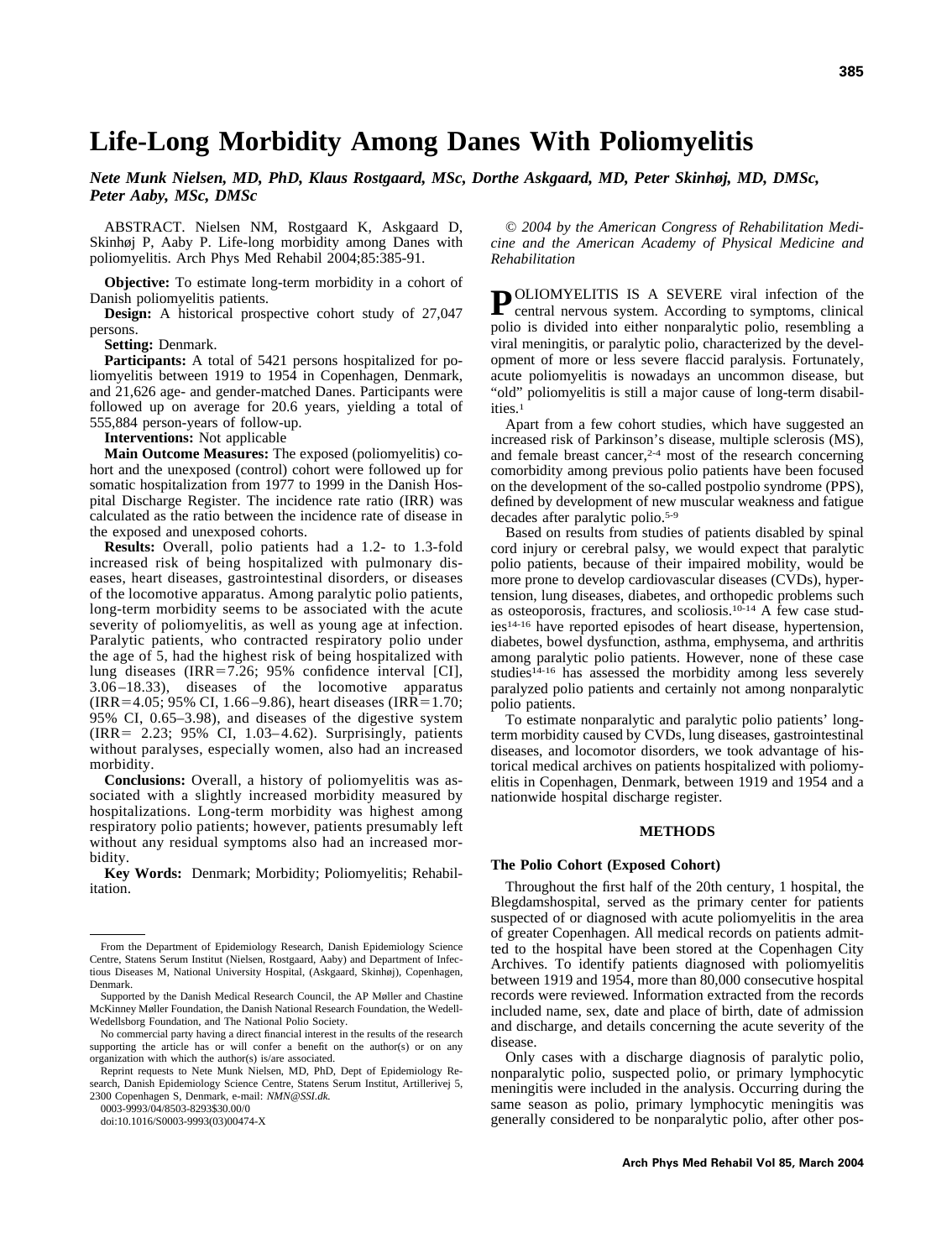sible viral infections such as mumps had been excluded based on the clinical symptoms.17

The distinction among paralytic, nonparalytic, and suspected polio is not clear. According to the literature, cases resembling poliomyelitis with symptoms such as fever, headache, vomiting, pain, rigidity of back and neck, and more than 3 cells/mm3 in the spinal fluid were considered as cases of poliomyelitis, whereas cases with fever and meningeal symptoms but no pleocytosis were classified as suspected polio.18 The diagnosis of paralytic polio was verified by the existence of the characteristic asymmetrical flaccid paralysis. We further divided paralytic polio patients into 3 groups, according to severity: (1) patients who had no or only mild paralysis of the extremities and no respiratory difficulties, (2) patients with severe paralysis of at least 1 extremity but no respiratory difficulties, and (3) patients who received artificial ventilation because of respiratory failure during the acute phase of the disease. (Many patients treated for respiratory failure did eventually start breathing spontaneously.<sup>15</sup>) Groups 1 and 2 together are referred to as nonrespiratory paralytic polio.

Since April 1, 1968, all Danish citizens have been assigned a unique identification number (CRS number), which is recorded in the Danish Civil Registration System along with information on, for example, place of birth and place of residence. Using name, sex, and date of birth as keys, the polio cohort was linked to the Civil Registration System to identify individual CRS numbers.19 Overall, 5421 polio patients were alive on January 1, 1977, the date that the Danish Hospital Discharge Register (NHDR) was established.

#### **The Cohort of Nonpolio Patients (Unexposed Cohort)**

For each polio patient, 4 persons were identified in the Danish Civil Registration System and matched by sex, age, and geographical residence as of January 1, 1977.

#### **Morbidity Data**

By means of the CRS number, the poliomyelitis and the control cohorts were linked to the NHDR, a population-based registration of all somatic hospitalizations since January 1, 1977.20 From 1977 to 1993, the diseases were coded according to the *International Classification of Diseases, 8th Revision* (ICD-8); from 1994 to 1999, they were coded according to ICD-10 codes.21,22 Because the underlying causes of morbidity were distributed over several hundred different diagnoses, it was necessary to aggregate the diagnoses into explicit groups. Having looked into cancer and some of the neurologic diseases,<sup>2-4</sup> we decided to focus on CVDs, lung diseases, digestive disorders, and orthopedic disorders. Subgroup analysis within each main disease category was chosen according to previous comorbidity studies among disabled persons.23

#### **Data Analysis**

The polio and nonpolio cohorts were followed from January 1, 1977, until the date of first hospitalization with the respective disease, disappearance, emigration, death, or December 31, 1999, whichever came first. Only the patient's first hospitalization with the respective disease was included in the analysis; subsequent hospitalizations for the same disorder were ignored. The disease incidence rate for the respective disease in the polio cohort was calculated as the number of polio patients who were registered as being hospitalized with the disease divided by the total follow-up time in person-years among the polio patients. Similarly, the incidence rate of the same disease was calculated among the persons in the unexposed cohort. The ratio between disease incidence rates in the exposed and unexposed cohorts, respectively, was the measure of the incidence rate ratio (IRR), which approaches the relative risk when the event studied is rare. The 95% confidence intervals (CIs) for the IRR were estimated from the Wald test assuming a Poisson distribution of the observed cases.

#### **RESULTS**

Overall, 6551 persons were hospitalized with poliomyelitis at the Blegdamshospital from 1919 to 1954. Of the 6207 patients surviving hospitalization, CRS numbers were identified for 5759 (93%); 228 (4%) patients had died or moved before the CRS numbers were introduced in 1968. Among the 5759 identified patients, 5421 (87%) were alive and residents of Denmark on January 1, 1977, and 90% of this group had contracted poliomyelitis between 1942 and 1954. A cohort of 21,626 nonexposed age- and gender-matched persons were chosen from the Danish population (for a very few cases, it was impossible to find 4 matched, nonexposed controls). The age of the persons included in the study was on average 39.1 years (range, 22.7–90.4y) on January 1, 1977; they were followed up for 20.6 years (range, 0–23.0y), yielding a total of 555,884 person-years of follow-up (table 1). Overall, 78% of the polio patients had been hospitalized at least once from January 1, 1997, and December 31, 1999, versus 71% in the nonexposed cohort. The risk of hospitalization was especially high among respiratory polio patients, because 86% had been admitted to a hospital at least once (data not shown).

#### **Cardiovascular Diseases**

Overall, 26% of the polio patients had been hospitalized due to CVDs. Thus, compared with the nonexposed cohort, polio patients had a 17% (IRR=1.17; 95% CI, 1.10–1.24) higher risk of heart disease. Differentiating the CVDs (table 2) showed a modestly increased risk of coronary heart diseases and hypertension. Furthermore, analyzing the data according to severity of poliomyelitis, it was shown that patients who had suffered from respiratory failure during the epidemics had a high risk of valvular heart diseases (IRR=6.62; 95% CI,  $1.89-25.89$ ) and cor pulmonale (IRR=3.85; 95% CI, 1.35–10.73) (see table 2).

#### **Lung Diseases**

More than 15% of the polio patients had a lung disease diagnosed at a hospital, corresponding to a 34% increased risk of being hospitalized with a respiratory disease. Dividing the lung diseases into more specific categories, we found that the risk of pneumonia was increased by  $41\%$  (IRR=1.41; 95% CI, 1.25–1.59), the risk of asthma and bronchitis by 38%  $IIRR = 1.38$ ; 95% CI, 1.18–1.62), and the risk of emphysema and chronic lung diseases by  $54\%$  (IRR=1.54; 95% CI, 1.31– 1.82).

Patients who had suffered from breathing difficulties during the acute phase of poliomyelitis had the highest risk of developing lung diseases (IRR= $3.51$ ; 95% CI, 2.47–4.94) (see table 2). Examining age at first hospitalization, we found that the respiratory patients had an extraordinarily high risk of being hospitalized with a lung disease before the age of 45 years  $(IRR = 8.70; 95\% \text{ CI}, 4.17-19.37)$ , whereas their excess risk of debuting with a respiratory disease after 45 years of age  $IIRR = 2.78$ ; 95% CI, 1.83–4.15) was significantly lower (data not shown). Likewise, respiratory polio patients had 3- to 7-fold increased risks of being hospitalized with pneumonia, asthma, bronchitis, emphysema, and atelectasis (see table 2).

Patients with nonparalytic polio and nonrespiratory paralytic polio had only a modest increase in their risk of being hospitalized with a lung disease; however, women with suspected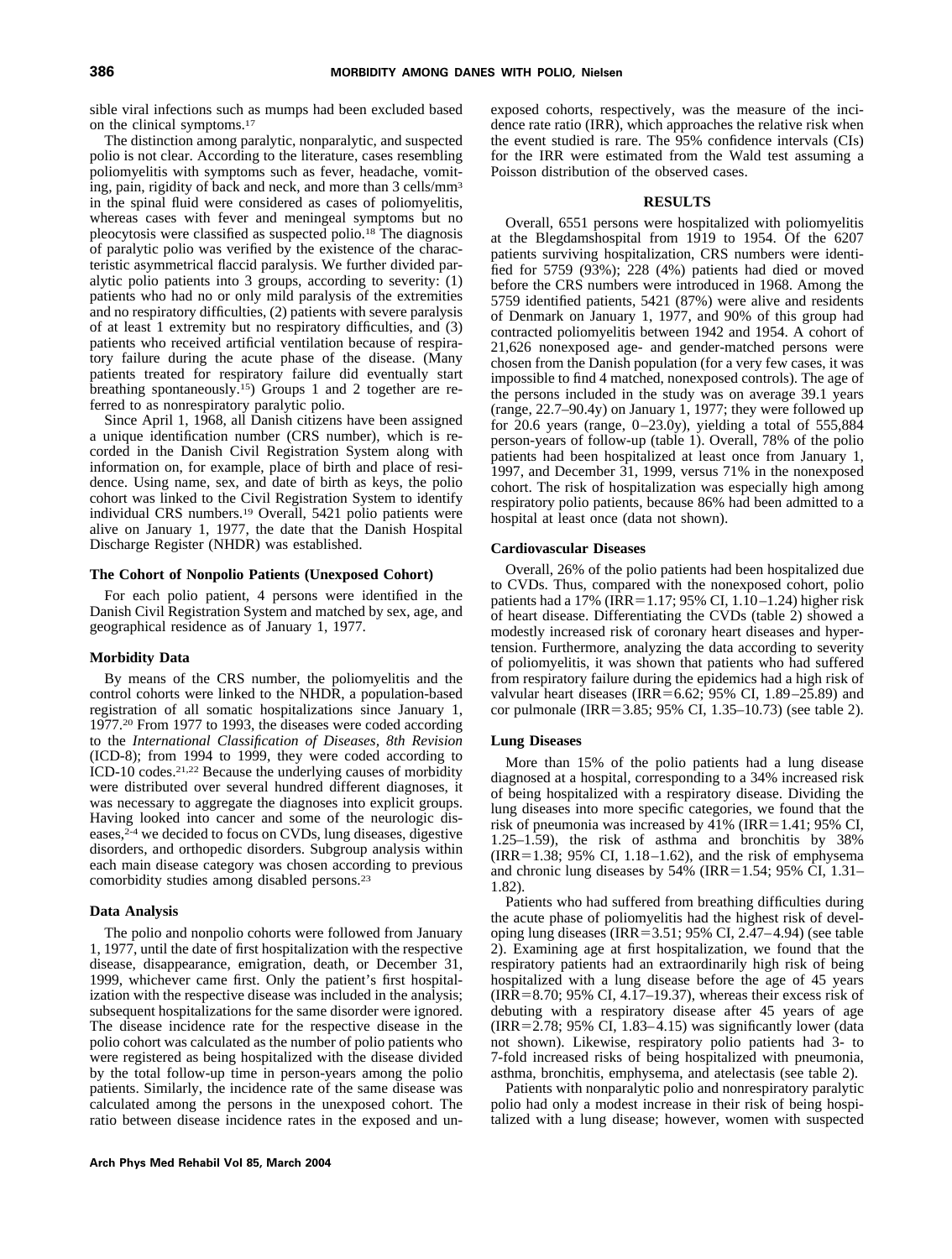|                                |                 | Polio Cohort         |                 | Age- and Gender-Matched Cohort |  |  |  |
|--------------------------------|-----------------|----------------------|-----------------|--------------------------------|--|--|--|
| <b>Patient Group</b>           | Persons at Risk | Person-Years at Risk | Persons at Risk | Person-Years at Risk           |  |  |  |
| All polio cases                |                 |                      |                 |                                |  |  |  |
| Men                            | 3025            | 62,433               | 12,045          | 243,194                        |  |  |  |
| Women                          | 2396            | 50,527               | 9581            | 199,730                        |  |  |  |
| Total                          | 5421            | 112,960              | 21,626          | 442,924                        |  |  |  |
| Nonrespiratory paralytic polio |                 |                      |                 |                                |  |  |  |
| Men                            | 960             | 19,582               | 3810            | 75,379                         |  |  |  |
| Women                          | 887             | 18,836               | 3545            | 73,733                         |  |  |  |
| Total                          | 1847            | 38,418               | 7355            | 149,111                        |  |  |  |
| Respiratory polio              |                 |                      |                 |                                |  |  |  |
| Men                            | 78              | 1456                 | 312             | 6196                           |  |  |  |
| Women                          | 78              | 1495                 | 312             | 6577                           |  |  |  |
| Total                          | 156             | 2951                 | 624             | 12,773                         |  |  |  |
| Nonparalytic polio             |                 |                      |                 |                                |  |  |  |
| Men                            | 1737            | 36,298               | 6924            | 141,724                        |  |  |  |
| Women                          | 1190            | 25,208               | 4760            | 99,642                         |  |  |  |
| Total                          | 2927            | 61,506               | 11,684          | 24,365                         |  |  |  |
| Suspected polio                |                 |                      |                 |                                |  |  |  |
| Men                            | 250             | 5096                 | 999             | 19,896                         |  |  |  |
| Women                          | 241             | 4988                 | 964             | 19,779                         |  |  |  |
| Total                          | 491             | 10,085               | 1963            | 39,674                         |  |  |  |

**Table 1: Demographic Characteristics of the Cohorts**

polio had a 3-fold increase in their risk of asthma, bronchitis, and emphysema.

#### **Diseases of the Locomotive Apparatus**

Because the incidence of diseases associated with the locomotive apparatus and the gastrointestinal system did not differ between paralytic polio patients with and without respiratory failure, we analyzed paralytic polio patients as a single group.

The risk of being hospitalized with a disease affecting muscles, bones, or connective tissue was only slightly increased  $(IRR=1.30; 95% CI, 1.21–1.40)$ . Only 17% of the polio patients had been admitted to the hospital for a disease of the locomotive apparatus. The risk of arthrosis was increased by 16% (IRR=1.16; 95% CI, 1.00–1.34), the risk of osteoporosis by 100% (IRR=2.10; 95% CI, 1.54–2.83), and the risk of developing spinal deformities by more than  $140\%$  (IRR=2.41; 95% CI, 1.47–3.86). The risk of rheumatoid arthritis was not increased, nor was the risk of diseases of the connective tissue. Patients treated for nonparalytic polio and suspected polio seemed to have a higher risk of being diagnosed with a locomotor disease than did paralytic polio patients. However, paralytic polio patients did have a 4-fold higher risk of being hospitalized because of spinal deformities (IRR= $4.39$ ; 95% CI,  $2.28 - 8.52$ ) (table 3).

#### **Diseases of the Digestive System**

Overall, 23% of the polio patients had been hospitalized because of a digestive system disorder, leading to 1.3-fold  $(IRR=1.27; 95% CI, 1.19–1.36) increased risk of gastronites$ tinal diseases. The incidence of hospitalization due to paralytic ileus, bowel dysfunctions, liver and pancreas diseases, inflammatory bowel diseases, and ulcers was increased by 30% to 40%. Except for a 2-fold increased risk of paralytic ileus among men with paralytic polio, the higher incidence of diseases associated with the stomach and intestine was restricted to patients without paralysis (see table 3).

#### **Other Diseases**

Overall, an increased risk of kidney and urinary tract disorders was only observed in women with suspected polio  $(IRR = 2.99; 95% CI, 1.60–5.49)$ . However, differentiating the diseases showed that paralytic polio patients had a 39% higher risk of renal and urinary tract stones (IRR= $1.39$ ; 95% CI, 1.01–1.90) (data not shown). Women with suspected polio had a 2-fold (IRR=2.51; 95% CI,  $1.18-5.10$ ) increased risk of diabetes. Otherwise, the incidence of diabetes and thyroid diseases was not increased among polio patients (data not shown).

#### **Morbidity, by Poliomyelitis Severity and Age at Onset**

To simplify the analysis, we did not differentiate gender in this analysis; however, as shown in previous tables, women with suspected polio tended to have a higher morbidity than men with suspected polio.

Overall, no difference in morbidity according to age of contracting poliomyelitis was observed. However, paralytic patients who contracted polio before the age of 5 years had a higher long-term morbidity of lung diseases, heart disorders, gastrointestinal disorders, and locomotor diseases. This age effect was, however, only significant for respiratory polio patients and long-term morbidity due to gastrointestinal diseases and diseases of the locomotive apparatus. No age effect was observed among polio patients with nonparalytic polio or suspected polio. Patients who had suspected polio before the age of 5 years did, however, tend to have a higher risk of lung diseases, compared with those contracting suspected polio after the age of 5 years (table 4).

Among the paralytic polio patients who were infected with polio before the age of  $\frac{2}{5}$  years, long-term morbidity from lung diseases was associated with the acute severity of poliomyelitis. Respiratory polio patients had the highest risk of hospitalization (IRR $=7.26$ ; 95% CI, 3.06–18.33), followed by patients who developed severe paralysis of at least 1 extremity  $(IRR=1.47; 95% CI, 0.98–2.16)$  and finally by patients who developed no or only mild paralysis (test for trend,  $P < 01$ ). The same trend was seen for disorders of the locomotive apparatus  $(P=.02)$  (see table 4).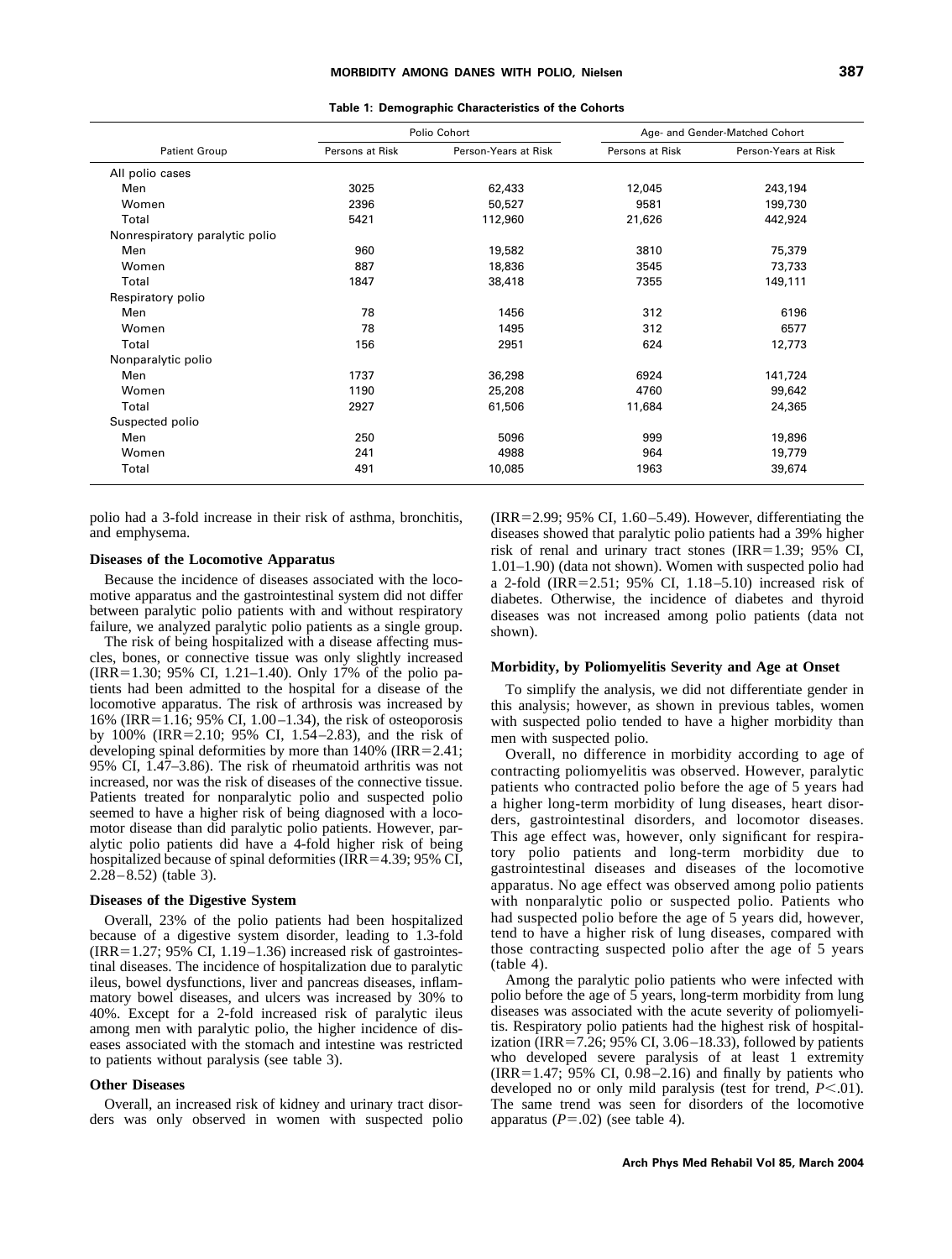#### **388 MORBIDITY AMONG DANES WITH POLIO, Nielsen**

| Table 2: Incidence of Heart and Lung Diseases in the Cohort of 5421 Polio Patients in 1977–1999 |  |  |  |  |
|-------------------------------------------------------------------------------------------------|--|--|--|--|
|-------------------------------------------------------------------------------------------------|--|--|--|--|

|                         |     |            | <b>All Polio Patients</b> | Nonrespiratory Paralytic Polio |            |               | <b>Respiratory Polio</b> | Nonparalytic Polio   |         |  | <b>Suspected Polio</b>               |  |         |                                        |
|-------------------------|-----|------------|---------------------------|--------------------------------|------------|---------------|--------------------------|----------------------|---------|--|--------------------------------------|--|---------|----------------------------------------|
|                         | No. | <b>IRR</b> | 95% CI                    | No.                            | <b>IRR</b> | 95% CI        | No.                      | 95% CI<br><b>IRR</b> | No. IRR |  | 95% CI                               |  | No. IRR | 95% CI                                 |
| <b>CVDs</b>             |     |            |                           |                                |            |               |                          |                      |         |  |                                      |  |         |                                        |
| Men                     |     |            | 803 1.14 1.05-1.23        | 258                            | 1.11       | $0.97 - 1.27$ | 24                       | 1.26 0.78-1.94       |         |  | 451 1.14 1.02-1.26 70 1.22 0.93-1.59 |  |         |                                        |
| Women                   |     |            | 587 1.21 1.11-1.33        | 209                            | 1.12       | $0.96 - 1.30$ | 19                       | 1.31 0.77-2.13       |         |  | 271 1.16 1.01-1.33                   |  |         | 88 1.79 1.39-2.29                      |
| Total                   |     |            | 1390 1.17 1.10-1.24       | 467                            | 1.12       | $1.01 - 1.24$ | 43                       | 1.28 0.90-1.78       |         |  |                                      |  |         | 722 1.15 1.06-1.25 158 1.49 1.24-1.78* |
| Coronary heart disease  |     |            |                           |                                |            |               |                          |                      |         |  |                                      |  |         |                                        |
| Men                     |     |            | 318 1.17 1.03-1.32        | 89                             | 0.97       | $0.77 - 1.22$ | 11                       | 1.41 0.68-2.69       |         |  | 188 1.26 1.07-1.48                   |  |         | 30 1.31 0.85-1.95                      |
| Women                   |     |            | 174 1.25 1.05-1.48        | 60                             | 1.11       | $0.83 - 1.47$ | $\mathbf{1}$             | $0.25 0.01 - 1.24$   |         |  | 81 1.23 0.95-1.57                    |  |         | 32 2.12 1.37-3.23                      |
| Total                   |     |            | 492 1.20 1.08-1.33        | 149                            | 1.02       | $0.85 - 1.22$ | 12                       | 1.02 0.52-1.85       |         |  | 269 1.25 1.09-1.43                   |  |         | 62 1.64 1.21-2.19                      |
| Valvular heart diseases |     |            |                           |                                |            |               |                          |                      |         |  |                                      |  |         |                                        |
| Men                     |     |            | 28 0.93 0.61-1.39         | 8                              | 0.79       | $0.34 - 1.60$ | $\overline{2}$           | 4.30 0.52-35.82      |         |  | 14 0.81 0.44-1.40                    |  |         | 4 1.96 0.52-6.23                       |
| Women                   |     |            | 34 1.37 0.92-2.01         | $\overline{7}$                 | 0.81       | $0.33 - 1.71$ | 4                        | 9.05 1.77-65.27      |         |  | 14 1.26 0.66-2.23                    |  |         | 9 1.99 0.85-4.31                       |
| Total                   |     |            | 62 1.13 0.85-1.50         | 15                             | 0.80       | $0.44 - 1.35$ | 6                        | 6.62 1.89-25.89      |         |  | 28 0.99 0.64-1.47                    |  |         | 13 1.97 0.98-3.77                      |
| Arrhythmia              |     |            |                           |                                |            |               |                          |                      |         |  |                                      |  |         |                                        |
| Men                     |     |            | 159 1.11 0.93-1.32        | 62                             | 1.29       | $0.96 - 1.70$ | 3                        | 0.85 0.20-2.59       |         |  | 78 0.96 0.74-1.22                    |  |         | 16 1.57 0.85-2.75                      |
| Women                   |     |            | 111 1.34 1.08-1.66        | 41                             | 1.33       | $0.93 - 1.88$ | 4                        | 3.64 0.90-13.75      |         |  | 53 1.37 1.00-1.87                    |  |         | 13 1.03 0.54-1.84                      |
| Total                   |     |            | 270 1.20 1.04-1.37        | 103                            | 1.31       | 1.04-1.63     | 7                        | 1.54 0.61-3.48       |         |  | 131 1.10 0.90-1.33                   |  |         | 29 1.27 0.82-1.91                      |
| Hypertension            |     |            |                           |                                |            |               |                          |                      |         |  |                                      |  |         |                                        |
| Men                     |     |            | 196 1.57 1.32-1.84        | 68                             | 1.53       | $1.15 - 2.02$ | 8                        | 3.51 1.34-8.89       |         |  | 103 1.54 1.22-1.92 17 1.46 0.82-2.50 |  |         |                                        |
| Women                   |     |            | 137 1.44 1.18-1.74        | 44                             | 1.23       | $0.87 - 1.71$ | $\overline{2}$           | $0.63$ $0.10 - 2.24$ |         |  | 68 1.41 1.06-1.85                    |  |         | 23 2.84 1.65-4.81                      |
| Total                   |     |            | 333 1.51 1.33-1.71        | 112                            | 1.40       | $1.12 - 1.73$ | 10                       | 1.83 0.83-3.71       |         |  | 171 1.48 1.24-1.77                   |  |         | 40 2.03 1.38-2.95                      |
| Cor pulmonale           |     |            |                           |                                |            |               |                          |                      |         |  |                                      |  |         |                                        |
| Men                     |     |            | 31 0.90 0.60-1.31         | 11                             | 0.96       | $0.47 - 1.80$ | $\overline{2}$           | 1.43 0.21-6.19       |         |  | 14 0.73 0.39-1.25                    |  |         | 4 1.74 0.47-5.35                       |
| Women                   |     |            | 36 1.29 0.88-1.87         | 11                             | 0.94       | $0.46 - 1.74$ |                          | 5 11.3 2.44-78.98    |         |  | 18 1.32 0.75-2.20                    |  |         | 2 0.99 0.15-3.96                       |
| Total                   |     |            | 67 1.08 0.82-1.40         | 22                             | 0.95       | $0.58 - 1.48$ | 7                        | 3.85 1.35-10.73      |         |  | 32 0.97 0.65-1.41                    |  |         | 6 1.39 0.50 - 3.35                     |
| Lung diseases           |     |            |                           |                                |            |               |                          |                      |         |  |                                      |  |         |                                        |
| Men                     |     |            | 420 1.20 1.08-1.34        | 133                            | 1.11       | $0.91 - 1.34$ | 25                       | 2.55 1.55-4.12       |         |  | 226 1.16 1.00-1.34                   |  |         | 36 1.46 0.98-2.12                      |
| Women                   |     |            | 406 1.51 1.34-1.69        | 142                            | 1.36       | $1.12 - 1.64$ | 30                       | 4.95 2.99-8.19       |         |  | 185 1.41 1.19-1.66                   |  |         | 49 1.77 1.26-2.46                      |
| Total                   |     |            | 826 1.34 1.23-1.44        | 275                            | 1.23       | $1.07 - 1.40$ | 55                       | 3.51 2.47-4.94       |         |  | 411 1.26 1.13-1.40                   |  |         | 85 1.62 1.26-2.08                      |
| Pneumonia               |     |            |                           |                                |            |               |                          |                      |         |  |                                      |  |         |                                        |
| Men                     |     |            | 175 1.25 1.05-1.47        | 59                             | 1.23       | $0.91 - 1.64$ | 12                       | 2.54 1.21-5.09       |         |  | 94 1.21 0.95-1.52                    |  |         | 10 1.05 0.48-1.98                      |
| Women                   |     |            | 180 1.61 1.35-1.91        | 66                             | 1.41       | 1.06-1.86     | 17                       | 5.15 2.59-10.28      |         |  | 80 1.62 1.24 - 2.09                  |  |         | 17 1.39 0.78-2.37                      |
| Total                   |     |            | 355 1.41 1.25-1.59        | 125                            | 1.32       | $1.07 - 1.61$ | 29                       | 3.64 2.22-5.90       |         |  |                                      |  |         | 174 1.37 1.15-1.62 27 1.23 0.78-1.87   |
| Asthma and bronchitis   |     |            |                           |                                |            |               |                          |                      |         |  |                                      |  |         |                                        |
| Men                     |     |            | 83 1.06 0.82-1.33         | 23                             | 0.90       | $0.56 - 1.40$ | 6                        | 2.87 0.96-7.97       |         |  | 44 0.99 0.70-1.36                    |  |         | 10 1.52 0.70-3.05                      |
| Women                   |     |            | 127 1.74 1.41-2.14        | 40                             | 1.53       | $1.05 - 2.19$ | 5                        | 3.22 0.95-10.08      |         |  | 62 1.61 1.19 - 2.15                  |  |         | 20 2.90 1.61-5.12                      |
| Total                   |     |            | 210 1.38 1.18-1.62        | 63                             | 1.22       | $0.91 - 1.61$ | 11                       | 3.03 1.37-6.47       |         |  | 106 1.27 1.02-1.58                   |  |         | 30 2.22 1.41-3.44                      |
| Emphysema etc           |     |            |                           |                                |            |               |                          |                      |         |  |                                      |  |         |                                        |
| Men                     |     |            | 81 1.32 1.02-1.69         | 35                             | 1.75       | $1.16 - 2.59$ | 8                        | 3.22 1.25-7.96       |         |  | 27 0.82 0.53-1.21                    |  |         | 11 1.88 0.88-3.77                      |
| Women                   |     |            | 114 1.76 1.41-2.19        | 39                             | 1.61       | 1.10-2.32     |                          | 17 13.29 5.52-36.83  |         |  | 41 1.21 0.84-1.69                    |  |         | 17 3.22 1.68-6.10                      |
| Total                   |     |            | 195 1.54 1.31-1.82        | 74                             | 1.67       | $1.27 - 2.19$ | 25                       | 6.71 3.65-12.64*     |         |  | 68 1.01 0.77-1.31                    |  |         | 28 2.51 1.55-4.02                      |
|                         |     |            |                           |                                |            |               |                          |                      |         |  |                                      |  |         |                                        |

\*Significant difference between women and men *(P*-.05).

#### **DISCUSSION**

Overall, we found a modest but significantly increased morbidity among persons previously diagnosed with poliomyelitis. Among the paralytic polio patients, long-term morbidity was associated with acute severity of poliomyelitis and age at the polio infection; patients with onset of respiratory polio before the age of 5 years had the highest incidence of heart, lung, and locomotor diseases. However, contrary to previous expectations, morbidity was also increased among polio patients without paralyses, especially among women diagnosed with suspected polio.

Clinical poliomyelitis occurs in a limited fraction of those exposed to the virus and even less in persons who developed paralytic polio  $(< 1\%)$ . This phenomenon could be related to host factors, environment factors, or factors related to the process of transmission of the virus.24-33 It has been suggested that the severity of poliomyelitis is related to an immunoge-

**Arch Phys Med Rehabil Vol 85, March 2004**

netic mechanism associated with the major histocompatibility system in humans.25,26 However, if genetic susceptibility were a major determinant of the risk of developing paralytic polio, one would expect a higher incidence of immunopathic disorders such as rheumatoid arthritis, diabetes, thyroid diseases, and connective tissue diseases among the paralytic polio patients and not among the nonparalytic polio patients. This was not the case. However, in a previous study3 based on the linkage between the total polio cohort and a Danish nationwide register of MS, we observed a 1.7-fold increase in the risk of MS among polio patients, irrespective of severity of poliomyelitis.

The present observed association between severe polio and lung diseases is in line with previous studies. However, the incidence of CVDs, hypertension, diabetes, and especially musculoskeletal disorders among paralytic polio patients seems slightly lower than what we would have expected based on the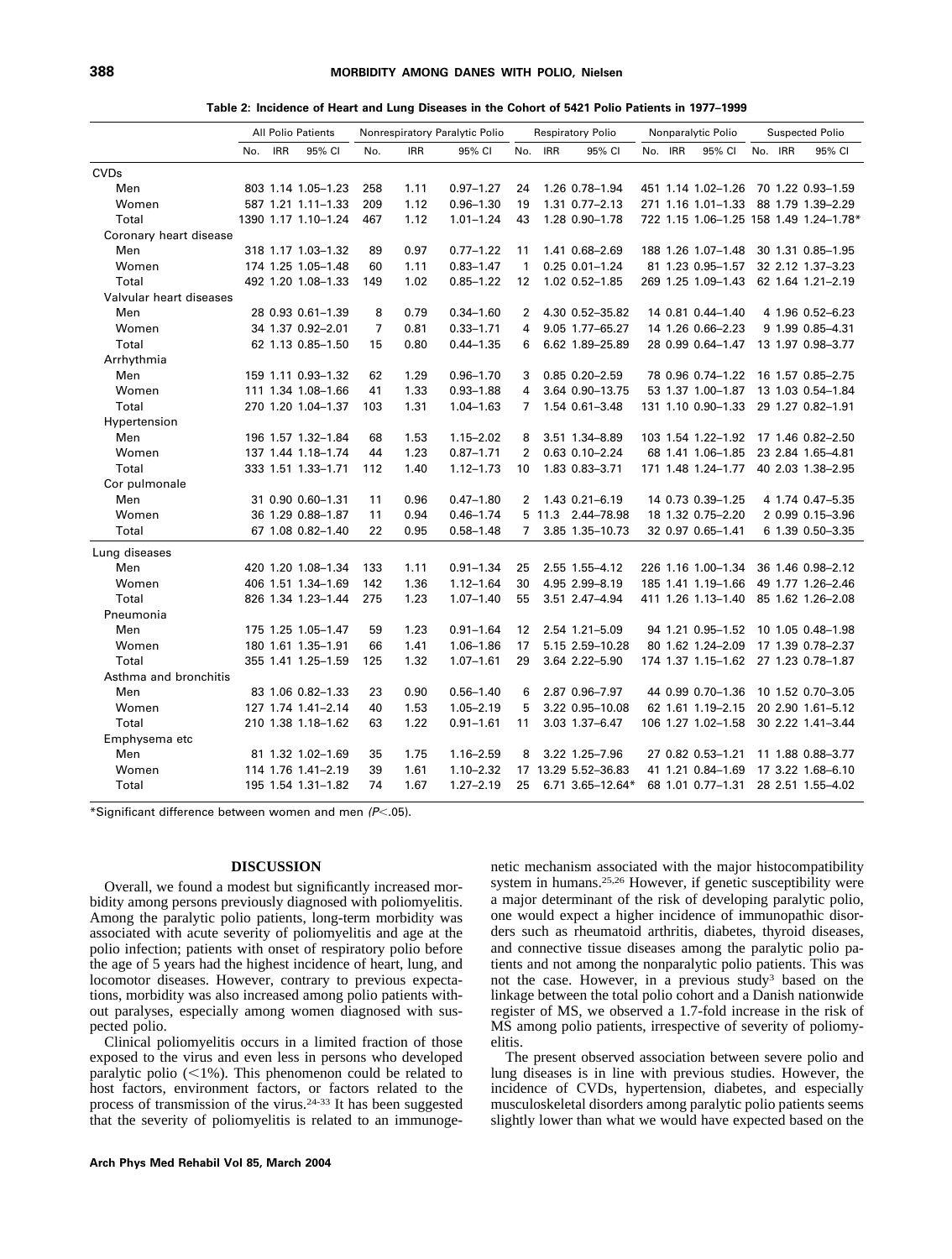| Table 3: Incidence of Diseases of the Locomotor Apparatus and Digestive System in 5421 Polio Patients, 1977–1999 |  |  |  |  |
|------------------------------------------------------------------------------------------------------------------|--|--|--|--|
|                                                                                                                  |  |  |  |  |

|                          | <b>All Polio Patients</b> |            |               | Paralytic Polio |            |                |     | Nonparalytic Polio | <b>Suspected Polio</b> |                |                          |                |
|--------------------------|---------------------------|------------|---------------|-----------------|------------|----------------|-----|--------------------|------------------------|----------------|--------------------------|----------------|
|                          | No.                       | <b>IRR</b> | 95% CI        | No.             | <b>IRR</b> | 95% CI         | No. | <b>IRR</b>         | 95% CI                 | No.            | <b>IRR</b>               | 95% CI         |
| Locomotive apparatus     |                           |            |               |                 |            |                |     |                    |                        |                |                          |                |
| Men                      | 427                       | 1.23       | $1.10 - 1.37$ | 123             | 0.98       | $0.80 - 1.20$  | 267 | 1.39               | $1.21 - 1.60$          | 37             | 1.22                     | $0.83 - 1.75$  |
| Women                    | 471                       | 1.38       | $1.24 - 1.53$ | 174             | 1.27       | $1.07 - 1.50$  | 226 | 1.34               | $1.15 - 1.55$          | 71             | 1.97                     | 1.48-2.59      |
| Total                    | 898                       | 1.30       | $1.21 - 1.40$ | 297             | 1.13       | $0.99 - 1.29$  | 493 | 1.37               | $1.23 - 1.51$          | 108            | 1.61                     | $1.29 - 2.01*$ |
| Arthrosis                |                           |            |               |                 |            |                |     |                    |                        |                |                          |                |
| Men                      | 98                        | 1.07       | $0.86 - 1.34$ | 23              | 0.68       | $0.43 - 1.04$  | 66  | 1.32               | $0.99 - 1.74$          | 9              | 1.18                     | $0.53 - 2.39$  |
| Women                    | 139                       | 1.24       | $1.02 - 1.49$ | 52              | 1.16       | $0.84 - 1.56$  | 62  | 1.19               | $0.89 - 1.57$          | 25             | 1.65                     | $1.02 - 2.59$  |
| Total                    | 237                       | 1.16       | $1.00 - 1.34$ | 75              | 0.95       | $0.73 - 1.22$  | 128 | 1.25               | $1.02 - 1.52$          | 34             | 1.48                     | $0.99 - 2.17$  |
| Osteoporosis etc         |                           |            |               |                 |            |                |     |                    |                        |                |                          |                |
| Men                      | 13                        | 2.53       | $1.23 - 5.04$ | 5               | 2.15       | $0.66 - 6.24$  | 8   | 4.46               | 1.60-12.73             | 0              | $\overline{\phantom{0}}$ |                |
| Women                    | 50                        | 2.02       | $1.43 - 2.82$ | 17              | 1.72       | $0.95 - 3.00$  | 25  | 1.94               | $1.18 - 3.10$          | 8              | 3.99                     | 1.47-10.83     |
| Total                    | 63                        | 2.10       | 1.54-2.83     | 22              | 1.80       | $1.06 - 2.94$  | 33  | 2.23               | $1.44 - 3.40$          | 8              | 2.62                     | $1.03 - 6.35$  |
| RA and connective tissue |                           |            |               |                 |            |                |     |                    |                        |                |                          |                |
| Men                      | 21                        | 1.22       | $0.73 - 1.95$ | 11              | 1.78       | $0.84 - 3.55$  | 9   | 0.98               | $0.44 - 1.94$          | $\mathbf{1}$   | 0.56                     | $0.03 - 3.13$  |
| Women                    | 31                        | 0.72       | $0.48 - 1.04$ | 8               | 0.43       | $0.19 - 0.84$  | 19  | 0.97               | $0.57 - 1.57$          | 4              | 0.79                     | $0.23 - 2.10$  |
| Total                    | 52                        | 0.86       | $0.63 - 1.15$ | 19              | 0.77       | $0.45 - 1.22*$ | 28  | 0.97               | $0.63 - 1.45$          | 5              | 0.73                     | $0.25 - 1.74$  |
| Deformities of the back  |                           |            |               |                 |            |                |     |                    |                        |                |                          |                |
| Men                      | 7                         | 1.60       | $0.62 - 3.71$ | 6               | 4.66       | 1.40-16.16     | 1   | 0.35               | $0.02 - 1.82$          | 0              |                          |                |
| Women                    | 20                        | 2.94       | $1.63 - 5.21$ | 13              | 4.30       | 1.95-9.56      | 5   | 1.52               | $0.49 - 4.03$          | $\overline{2}$ | 3.98                     | 0.48-33.12     |
| Total                    | 27                        | 2.41       | $1.47 - 3.86$ | 19              | 4.39       | $2.28 - 8.52$  | 6   | 0.98               | $0.36 - 2.25$          | $\overline{2}$ | 2.62                     | 0.35-15.84     |
| Digestive system         |                           |            |               |                 |            |                |     |                    |                        |                |                          |                |
| Men                      | 676                       | 1.20       | $1.10 - 1.30$ | 213             | 1.04       | $0.89 - 1.20$  | 404 | 1.29               | $1.15 - 1.44$          | 59             | 1.33                     | $0.98 - 1.77$  |
| Women                    | 557                       | 1.37       | $1.25 - 1.51$ | 198             | 1.09       | $0.93 - 1.27$  | 275 | 1.48               | 1.29-1.70              | 84             | 2.18                     | $1.67 - 2.83$  |
| Total                    | 1233                      | 1.27       | 1.19-1.36     | 411             | 1.06       | $0.95 - 1.18$  | 679 | 1.36               | $1.25 - 1.48$          | 143            | 1.72                     | $1.41 - 2.09*$ |
| Paralytic ileus etc      |                           |            |               |                 |            |                |     |                    |                        |                |                          |                |
| Men                      | 42                        | 1.45       | $1.01 - 2.05$ | 21              | 2.04       | 1.18-3.42      | 18  | 1.07               | $0.61 - 1.75$          | 3              | 1.67                     | $0.36 - 6.03$  |
| Women                    | 73                        | 1.41       | $1.07 - 1.84$ | 25              | 1.06       | $0.67 - 1.63$  | 37  | 1.67               | $1.13 - 2.43$          | 11             | 1.82                     | $0.86 - 3.63$  |
| Total                    | 115                       | 1.42       | 1.14-1.75     | 46              | 1.36       | $0.96 - 1.88$  | 55  | 1.40               | $1.02 - 1.90$          | 14             | 1.78                     | $0.92 - 3.28$  |
| <b>IBD</b>               |                           |            |               |                 |            |                |     |                    |                        |                |                          |                |
| Men                      | 36                        | 0.97       | $0.66 - 1.37$ | 13              | 0.92       | $0.48 - 1.62$  | 20  | 1.01               | $0.60 - 1.62$          | 3              | 0.90                     | $0.21 - 2.78$  |
| Women                    | 71                        | 1.75       | $1.32 - 2.31$ | 24              | 1.48       | $0.91 - 2.34$  | 34  | 1.78               | $1.17 - 2.64$          | 13             | 2.49                     | $1.21 - 4.91$  |
| Total                    | 107                       | 1.37       | $1.10 - 1.71$ | 37              | 1.22       | $0.83 - 1.74$  | 54  | 1.39               | $1.01 - 1.88$          | 16             | 1.86                     | 1.00-3.31      |
| Liver and pancreas       |                           |            |               |                 |            |                |     |                    |                        |                |                          |                |
| Men                      | 173                       | 1.30       | 1.09-1.54     | 46              | 1.00       | $0.71 - 1.36$  | 114 | 1.49               | 1.20-1.85              | 13             | 1.22                     | $0.63 - 2.21$  |
| Women                    | 186                       | 1.34       | $1.13 - 1.58$ | 62              | 0.92       | $0.69 - 1.20$  | 89  | 1.55               | $1.20 - 1.97$          | 35             | 2.49                     | $1.62 - 3.77$  |
| Total                    | 359                       | 1.32       | $1.17 - 1.48$ | 108             | 0.95       | $0.77 - 1.17$  | 203 | 1.52               | 1.29-1.78              | 48             | 1.93                     | 1.36-2.71      |
| Ulcers                   |                           |            |               |                 |            |                |     |                    |                        |                |                          |                |
| Men                      | 202                       | 1.39       | $1.18 - 1.63$ | 64              | 1.20       | $0.90 - 1.58$  | 122 | 1.51               | $1.22 - 1.85$          | 16             | 1.44                     | $0.79 - 2.50$  |
| Women                    | 156                       | 1.34       | $1.12 - 1.61$ | 55              | 1.08       | $0.79 - 1.44$  | 76  | 1.42               | 1.08-1.83              | 25             | 2.23                     | 1.35-3.60      |
| Total                    | 358                       | 1.37       | $1.21 - 1.55$ | 119             | 1.14       | $0.93 - 1.39$  | 198 | 1.47               | $1.25 - 1.73$          | 41             | 1.84                     | $1.26 - 2.64$  |

Abbreviations: IBD, inflammatory bowel disease; RA, rheumatoid arthritis.

\*Significant difference between women and men *(P*-.05).

results of similar studies.14,16,34-37 However, most previous follow-up studies were restricted to a selected group of paralytic polio patients, such as patients at postpolio clinics or members of polio societies. Such patient groups are undoubtedly dominated by the most severely handicapped polio survivors. Furthermore, those analyses used self-reported diseases in contrast to our study, which is based on severe diseases that demand hospitalization.

According to Danish National Board of Health statistics, more than 84% of the patients with paralytic polio and more than 89% of patients with nonparalytic polio in the County of Copenhagen were hospitalized at the Blegdamshospital during the 20th century4,38 and more than 87% of this group of polio patients were included in the follow-up cohort. It is possible that the relatively low morbidity among the paralytic polio patients may be explained partly because only the most healthy polio patients survived to the beginning of the study (January

1977). Nevertheless, we believe that the present study provides a more detailed description of the comorbidity among a broader group of polio patients, ranging from very severely paralyzed to nonparalytic polio patients.

By restricting the outcome to diseases registered in the NHDR, we examined only the incidence of severe and lifethreatening disorders. However, almost all somatic hospitalizations since 1977 are registered in the NHDR, which may be considered close to 100% complete. Validations studies have indicated 75% to 90% agreement between the register and secondary recoding of hospital files performed by specialized physicians. Overall, 97% of cases with Crohn's disease are recorded as such in the NHDR, whereas diagnoses such as hypertension and acute myocardial infarction have a lower validity (40%–66%). Many cases are coded in related categories. Grouping the diseases into broader categories, as done in the present study, is therefore supposed to increase validity.39-41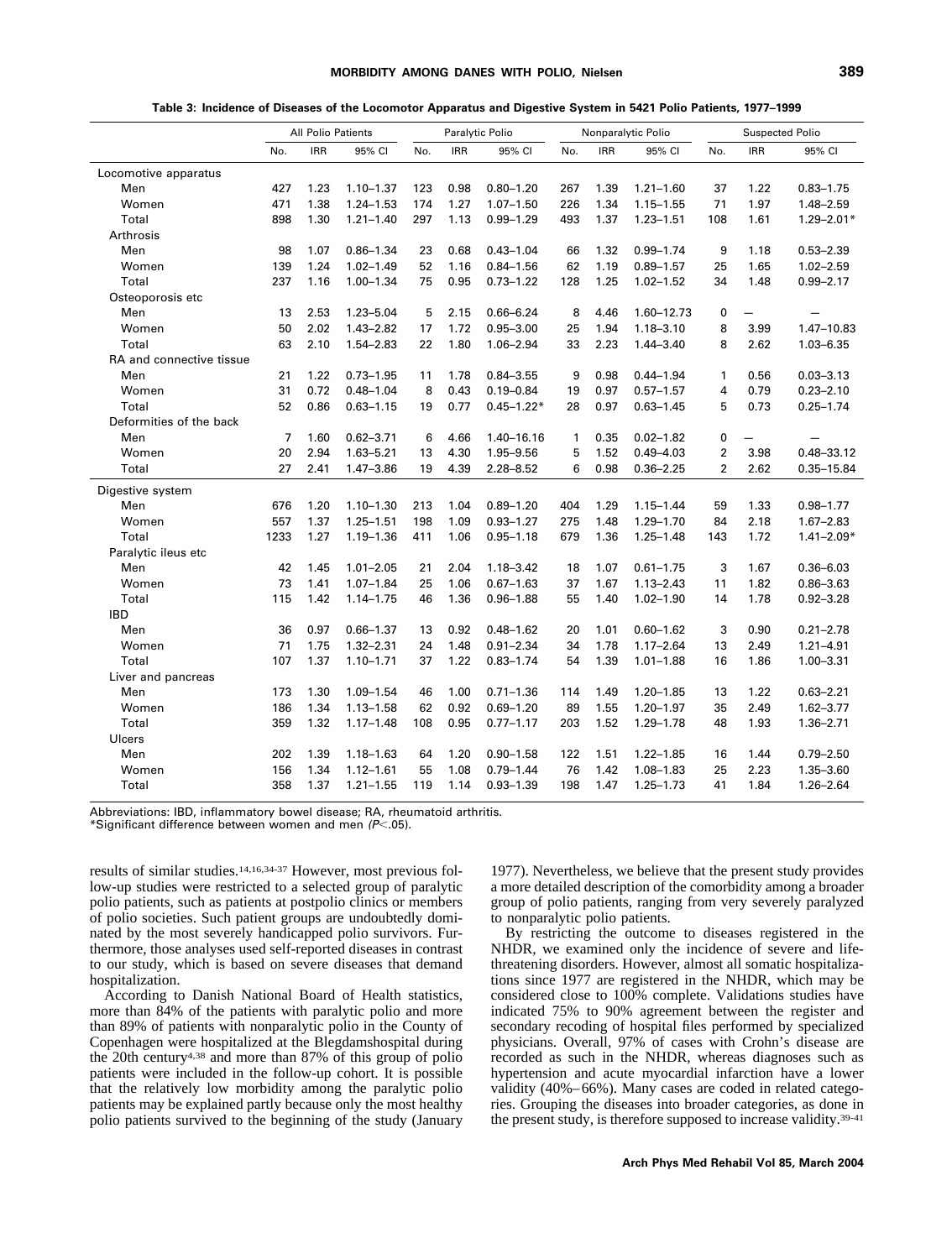#### **Table 4: Incidence of Diseases by Age at Hospitalization for Poliomyelitis and Degree of Disability Among Polio Patients**

|                                           | $0-4v$         |            |               |      | $\geq 5v$  |               |
|-------------------------------------------|----------------|------------|---------------|------|------------|---------------|
|                                           | No.            | <b>IRR</b> | 95% CI        | No.  | <b>IRR</b> | 95% CI        |
| <b>Heart diseases</b>                     |                |            |               |      |            |               |
| Paralytic polio                           | 125            | 1.23       | $1.00 - 1.50$ | 385  | 1.11       | $0.99 - 1.25$ |
| None or mild paralysis of the extremities | 79             | 1.19       | $0.92 - 1.53$ | 249  | 1.19       | $1.03 - 1.37$ |
| Severe paralysis of at least 1 extremity  | 39             | 1.25       | $0.86 - 1.77$ | 100  | 0.93       | $0.74 - 1.15$ |
| Respiratory polio                         | $\overline{7}$ | 1.70       | $0.65 - 3.98$ | 36   | 1.28       | $0.87 - 1.82$ |
| Nonparalytic polio                        | 113            | 1.20       | $0.97 - 1.48$ | 609  | 1.15       | $1.05 - 1.26$ |
| Suspected polio                           | 14             | 1.08       | $0.57 - 1.90$ | 144  | 1.57       | $1.30 - 1.90$ |
| Total                                     | 252            | 1.20       | $1.05 - 1.39$ | 1138 | 1.18       | $1.10 - 1.26$ |
| Lung diseases                             |                |            |               |      |            |               |
| Paralytic polio                           | 100            | 1.44       | $1.14 - 1.80$ | 230  | 1.37       | $1.17 - 1.58$ |
| None or mild paralysis of the extremities | 53             | 1.18       | $0.86 - 1.60$ | 122  | 1.23       | $1.00 - 1.50$ |
| Severe paralysis of at least 1 extremity  | 34             | 1.47       | $0.98 - 2.16$ | 66   | 1.20       | $0.90 - 1.57$ |
| Respiratory polio                         | 13             | 7.26       | 3.06-18.33    | 42   | 3.09       | $2.09 - 4.52$ |
| Nonparalytic polio                        | 71             | 1.07       | $0.82 - 1.38$ | 340  | 1.32       | $1.16 - 1.49$ |
| Suspected polio                           | 13             | 2.37       | 1.16-4.67     | 72   | 1.54       | $1.17 - 2.01$ |
| Total                                     | 184            | 1.30       | $1.10 - 1.53$ | 642  | 1.36       | $1.24 - 1.48$ |
| Locomotor apparatus                       |                |            |               |      |            |               |
| Paralytic polio                           | 108            | 1.24       | $0.99 - 1.53$ | 189  | 1.08       | $0.92 - 1.27$ |
| None or mild paralysis of the extremities | 64             | 1.08       | $0.81 - 1.42$ | 126  | 1.09       | $0.89 - 1.32$ |
| Severe paralysis of at least 1 extremity  | 34             | 1.34       | $0.89 - 1.95$ | 46   | 1.02       | $0.73 - 1.40$ |
| Respiratory polio                         | 10             | 4.05       | 1.66-9.86     | 17   | 1.21       | $0.69 - 2.02$ |
| Nonparalytic polio                        | 115            | 1.45       | $1.17 - 1.79$ | 378  | 1.35       | $1.20 - 1.51$ |
| Suspected polio                           | 16             | 1.69       | $0.92 - 3.00$ | 92   | 1.62       | $1.27 - 2.05$ |
| Total                                     | 239            | 1.36       | $1.17 - 1.57$ | 659  | 1.29       | $1.18 - 1.41$ |
| Diseases of the digestive system          |                |            |               |      |            |               |
| Paralytic polio                           | 132            | 1.15       | $0.94 - 1.39$ | 279  | 1.03       | $0.90 - 1.17$ |
| None or mild paralysis of the extremities | 89             | 1.17       | $0.92 - 1.47$ | 170  | 0.99       | $0.84 - 1.17$ |
| Severe paralysis of at least 1 extremity  | 32             | 0.94       | $0.62 - 1.36$ | 89   | 1.16       | $0.91 - 1.47$ |
| Respiratory polio                         | 11             | 2.23       | 1.03-4.62     | 20   | 0.85       | $0.51 - 1.34$ |
| Nonparalytic polio                        | 157            | 1.46       | $1.22 - 1.75$ | 522  | 1.34       | $1.21 - 1.48$ |
| Suspected polio                           | 17             | 1.55       | $0.86 - 2.68$ | 126  | 1.78       | $1.44 - 2.18$ |
| Total                                     | 306            | 1.31       | $1.15 - 1.49$ | 927  | 1.27       | $1.18 - 1.37$ |

Despite the fact that validity varies between diagnoses, diagnoses reported by a physician are likely to be more reliable than self-reported disorders.

PPS is not coded in the ICD; however, "polio sequelae" (paralysis or any conditions specified as late effect after polio) is listed as a specific disease with a code in ICD-8 (code 44.99) and ICD-10 (code B91.1). More than 50% of the respiratory polio patients and 15% of the nonrespiratory polio patients were hospitalized because of polio sequelae. Because of the surprisingly low incidence of locomotor disorders, many muscle and bone disorders were probably hidden in the diagnosis of polio sequelae.

We observed an increased morbidity among patients with nonparalytic polio and patients diagnosed with suspected polio. To date, late effects of polio have only been associated with paralytic polio. However, recent studies<sup>42-44</sup> have suggested that nonparalytic polio patients and even patients without weakness or nuchal spinal rigidity might have lost several neurons because of the poliovirus infection and, like the paralytic polio patient, those people might develop late-onset muscle weakness and fatigue.

There are a number of potential sources of bias that need to be considered. Polio patients might seek medical attention more often than other persons. If so, one would expect a much higher morbidity among the polio patients with paralyses and no increased morbidity among patients who had nonparalytic polio or suspected polio. However, this was not the case. Polio patients, irrespective of degree of paralysis, are characterized by doing well in society, are well educated, hard working, and generally self-supported,45,46 all factors indicative of high socioeconomic status. If socioeconomic status were linked to hospitalizations, our results would have been biased by polio patients having easier access to the hospitals. However, in Denmark, health care, including hospitalization, is free and easily accessible to all citizens. Confounding from socioeconomic factors is therefore an unlikely explanation of the observed increased hospitalization rate.

Within the cohort of polio patients, a misclassification between the different types of poliomyelitis might have occurred. Many cases of paralytic polio might have been misclassified as suspected polio or nonparalytic polio as a result of failure to detect minimal degrees of muscle weakness. Accordingly, these patients might not have received the correct treatment and attention during the acute phase of poliomyelitis and, furthermore, later symptoms might have been ignored or considered without relation to their previous polio disease.

To estimate whether polio patients had a higher morbidity than expected, we compared polio patients with an age- and gender-matched group of Danes who lived in the same period. Among this group of people considered as not having had polio, some might have had nonparalytic or undiagnosed polio infection not requiring hospitalization. Had we been able to avoid this kind of misclassification, our results on differential morbidity would presumably have been stronger.